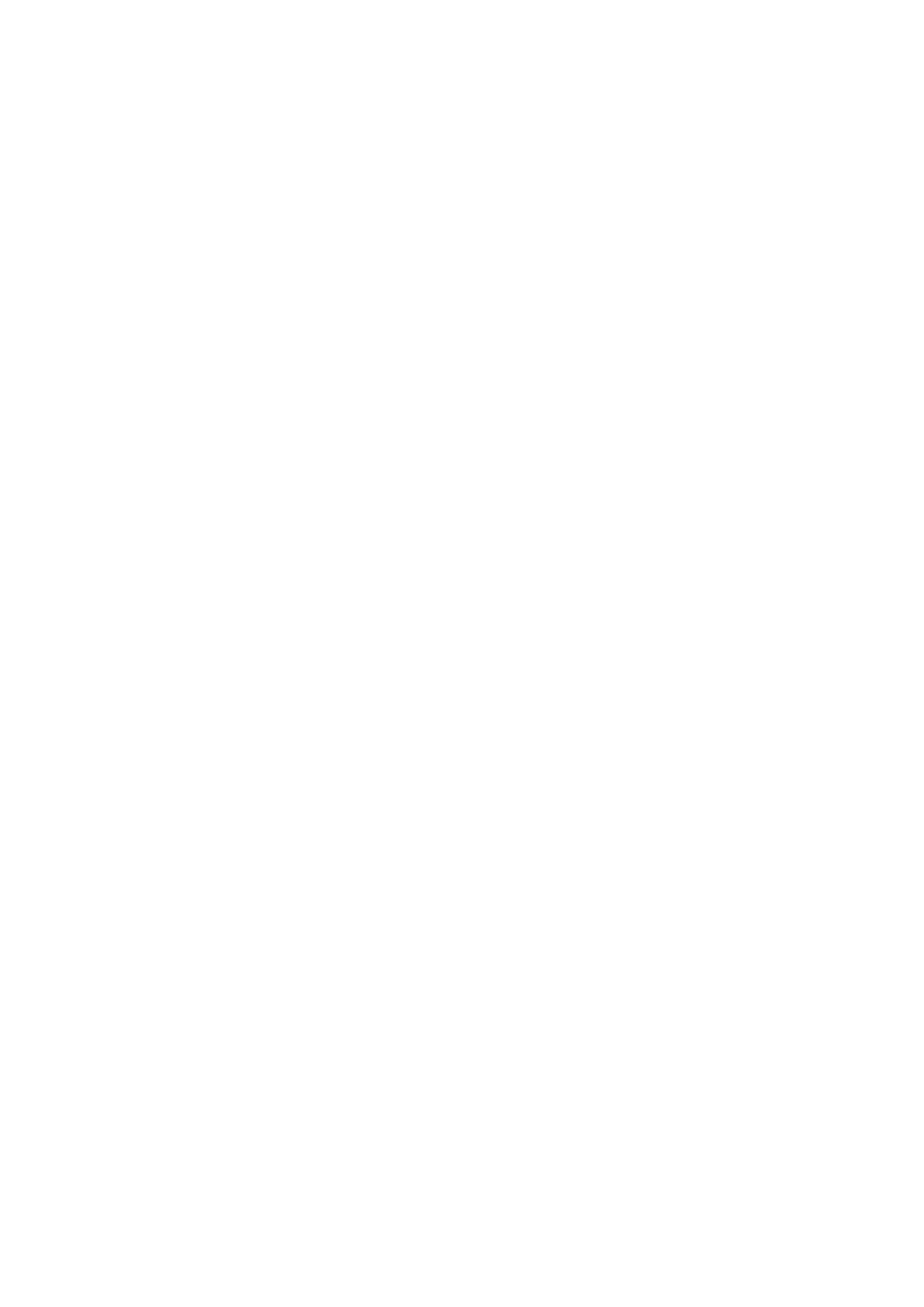IF I CAN'T DANCE, I DON'T WANT TO BE PART OF YOUR REVOLUTION proudly presents its eighth biannual programme of artist commissions and research projects that further its dedication to exploring the typology of performance and performativity in contemporary art.

The programme includes new commissions by artists Pauline Curnier Jardin, MPA, and Sands Murray-Wassink, and research projects by Derrais Carter, Sara Giannini, and Lisa Robertson.

While each of these commissions and research projects will follow an individual trajectory of development and presentation during the coming months, the programme also coalesces around the field of inquiry *Ritual and Display* led by fellow Giulia Damiani.

By way of introducing the new programme, the artists, researchers, and fellow present their works and research currently underway during a two-day gathering on 26 and 27 October. Audiences are invited to come listen, watch, discuss the projects, and meet with their authors.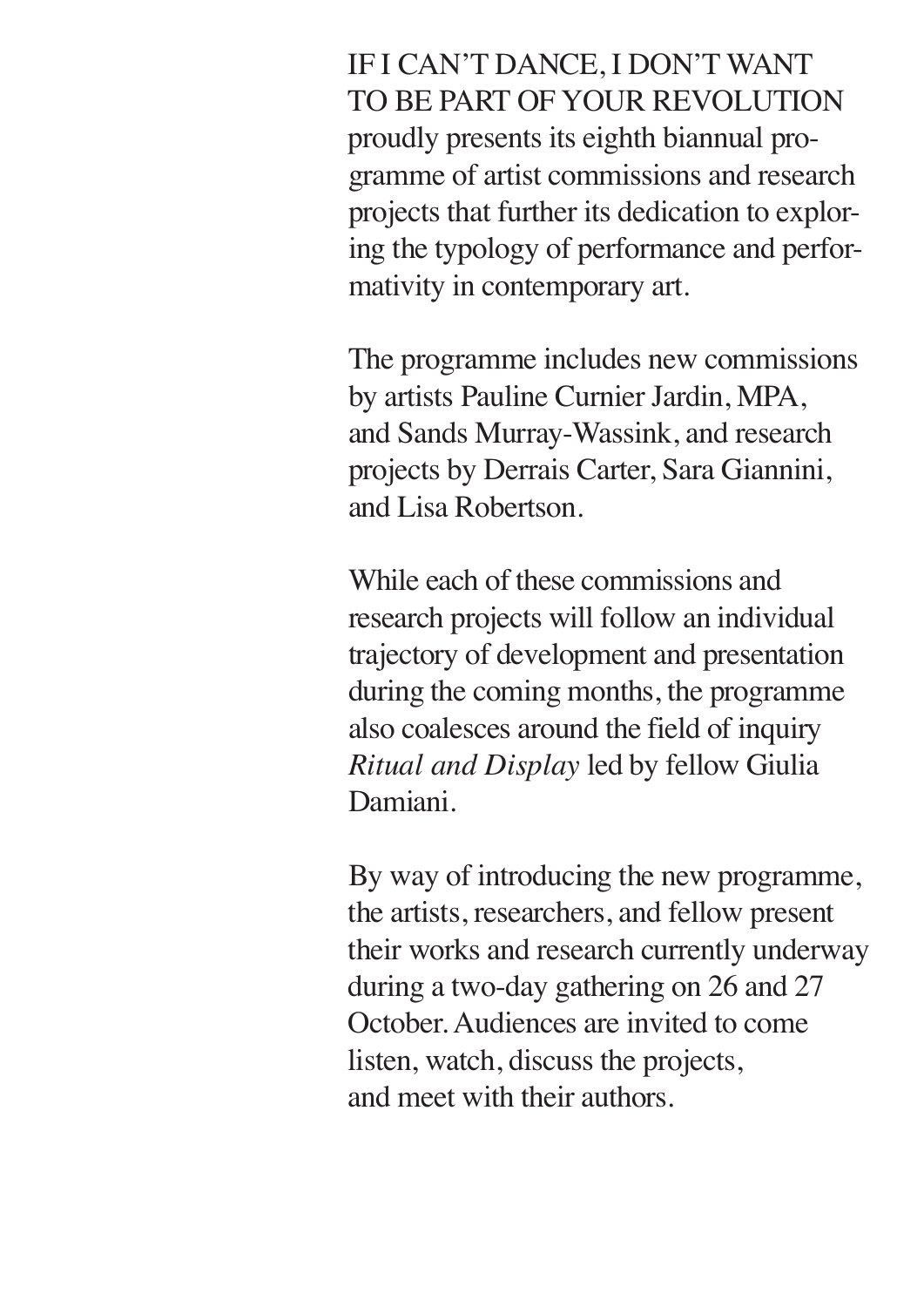Saturday 26 October

Doors open

11.30hr

12hr

Giulia Damiani *Le Nemesiache* Lecture/Screening

MPA Live*ness* Performance

Lunch

14hr

15hr

Pauline Curnier Jardin *Qu'un sang impur* Screening

Sands Murray-Wassink *Up To And Including His Limits* Performance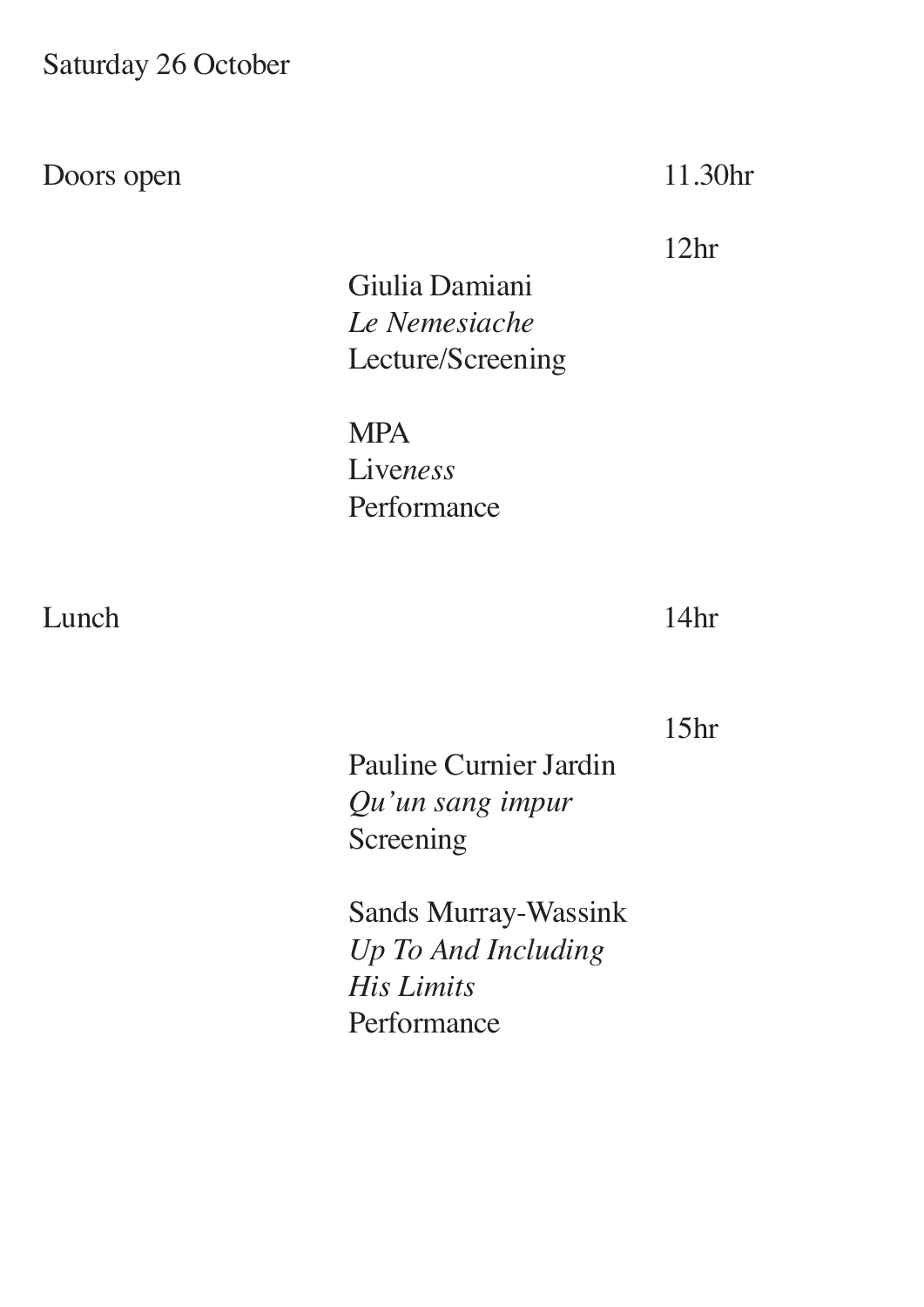Sunday 27 October

Doors open

11.30hr

12hr

Lisa Robertson *Wide Rime* Lecture

Sara Giannini *Maquillage as Meditation. Dis-identity, ecstasy and the feminine in Carmelo Bene's performance philosophy.* Lecture/Screening

Lunch

14hr

15hr

Derrais Carter *Black Revelry*  Lecture/Screening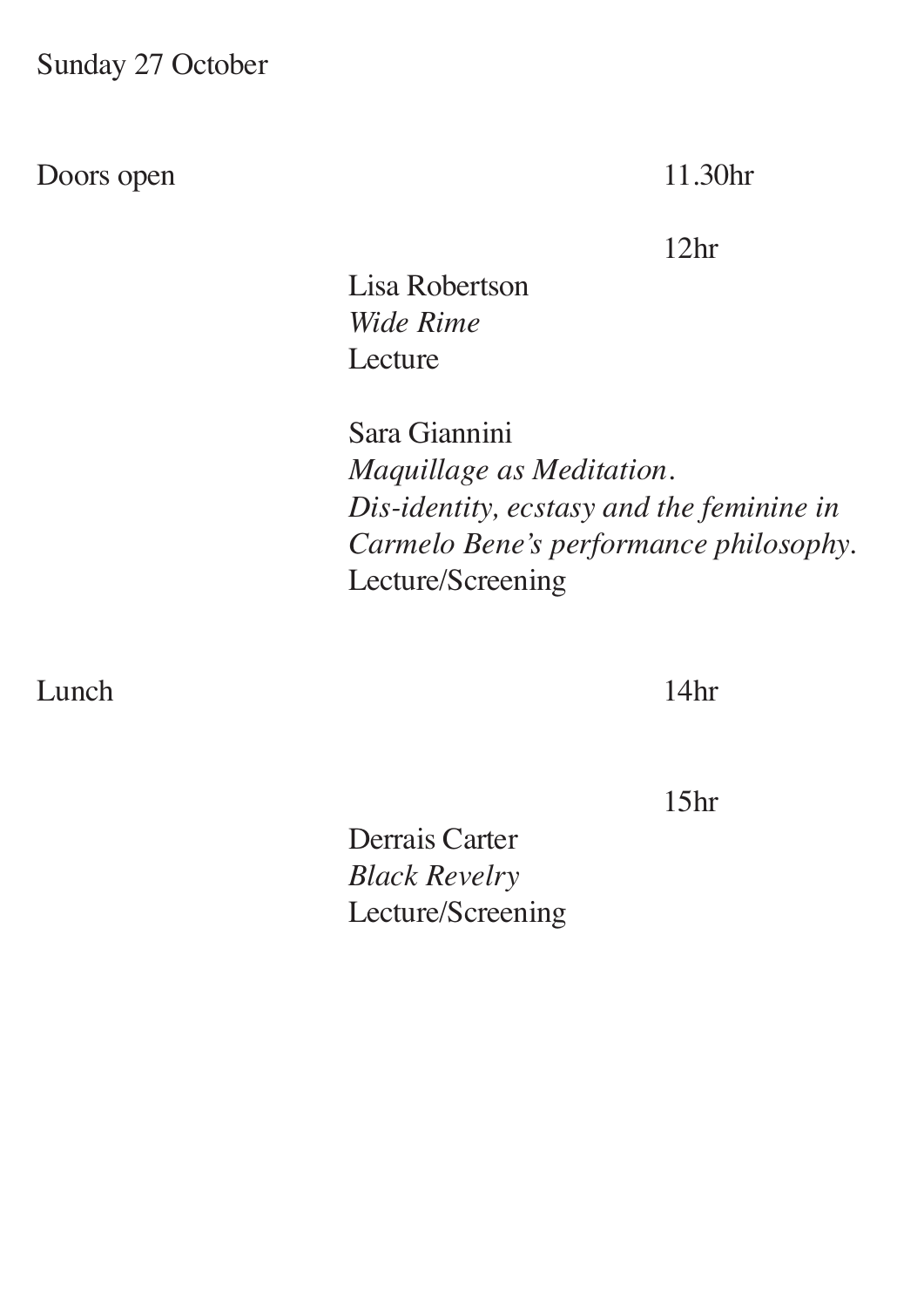## Practical information

The days are divided into morning and afternoon blocks. You are free to join in throughout the day, we ask only that you respect the starting times of the morning and afternoon programmes.

The event is free of charge. Registration is required before 25 October via office@ificantdance.org.

A simple lunch will be provided for a simple price.

During the two days our bookshop will be present with special discounts and new titles.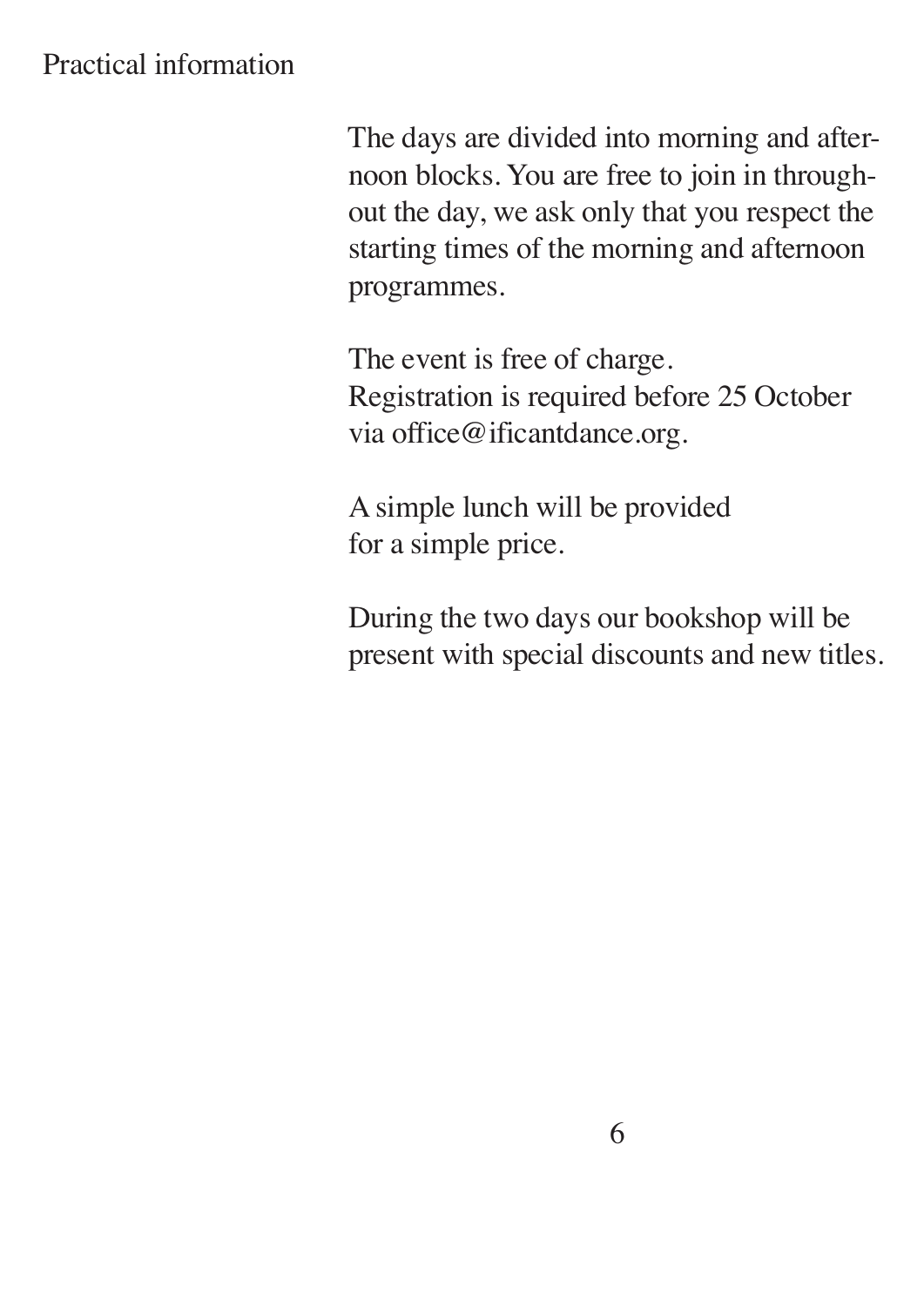Our host is Not Yet Shebang, located on the first floor of Hettenheuvelweg 16 in Amsterdam-Zuidoost. From Amsterdam Central Station you can take Metro 54, direction Gein, which brings you in about 17 minutes to Bullewijk. It is a ten-minute walk from there:

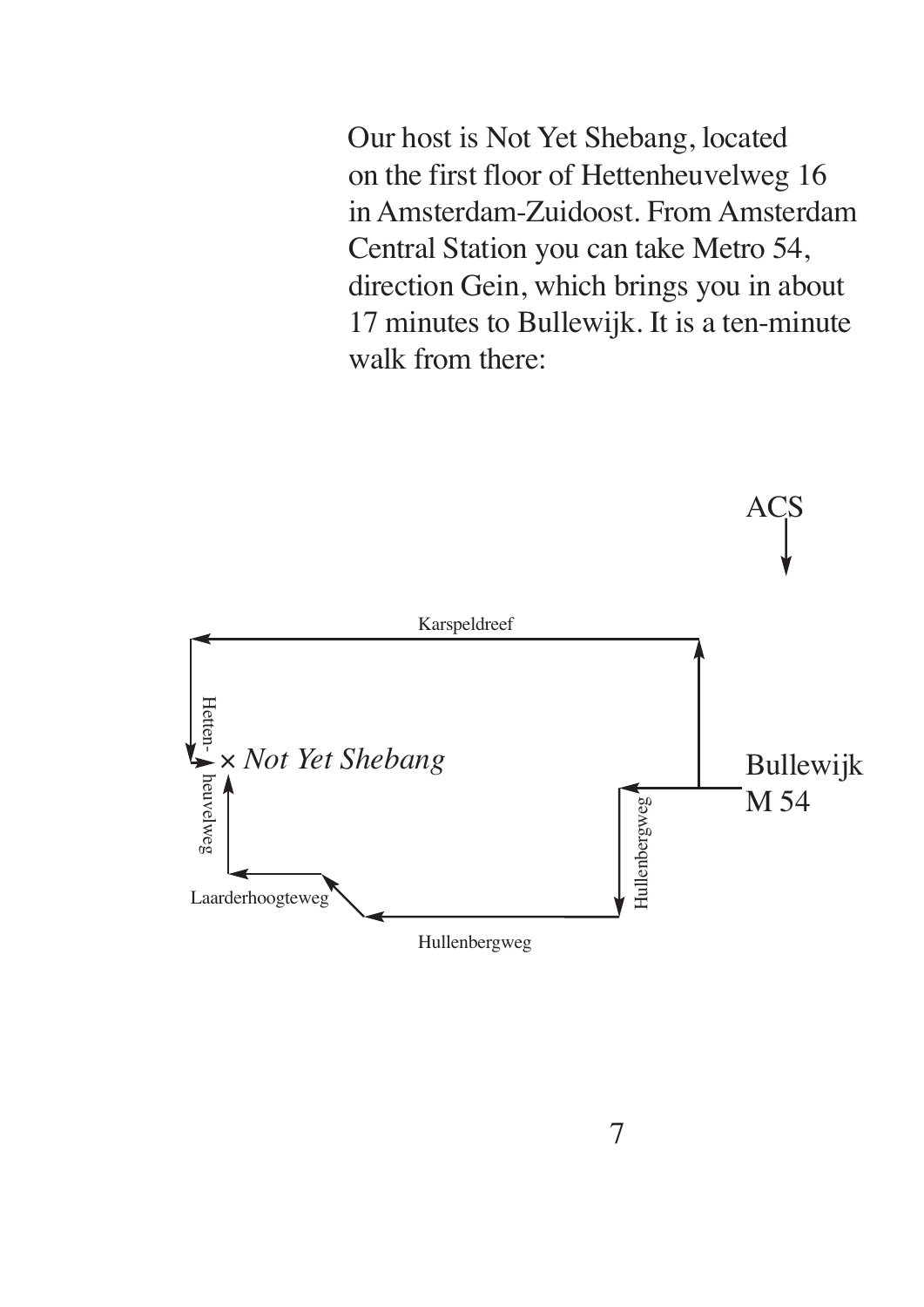#### *Commissions*

Pauline Curnier Jardin

…will give a presentation on her ideas for the new commission and screen her latest work, part of the feature film trajectory, *Qu'un sang impur* (for which she recently was awarded the Preis der Nationalgalerie) in tandem with an earlier work, *Explosion Ma Baby*.

Through personas in (art)history, folklore and myth, Pauline Curnier Jardin (b.1980 Marseille. Lives and works in Amsterdam and Berlin) explores questions related to contemporary conditions of women; she will make her first feature film in which she will extend her interest in rituals that accompany stages of life.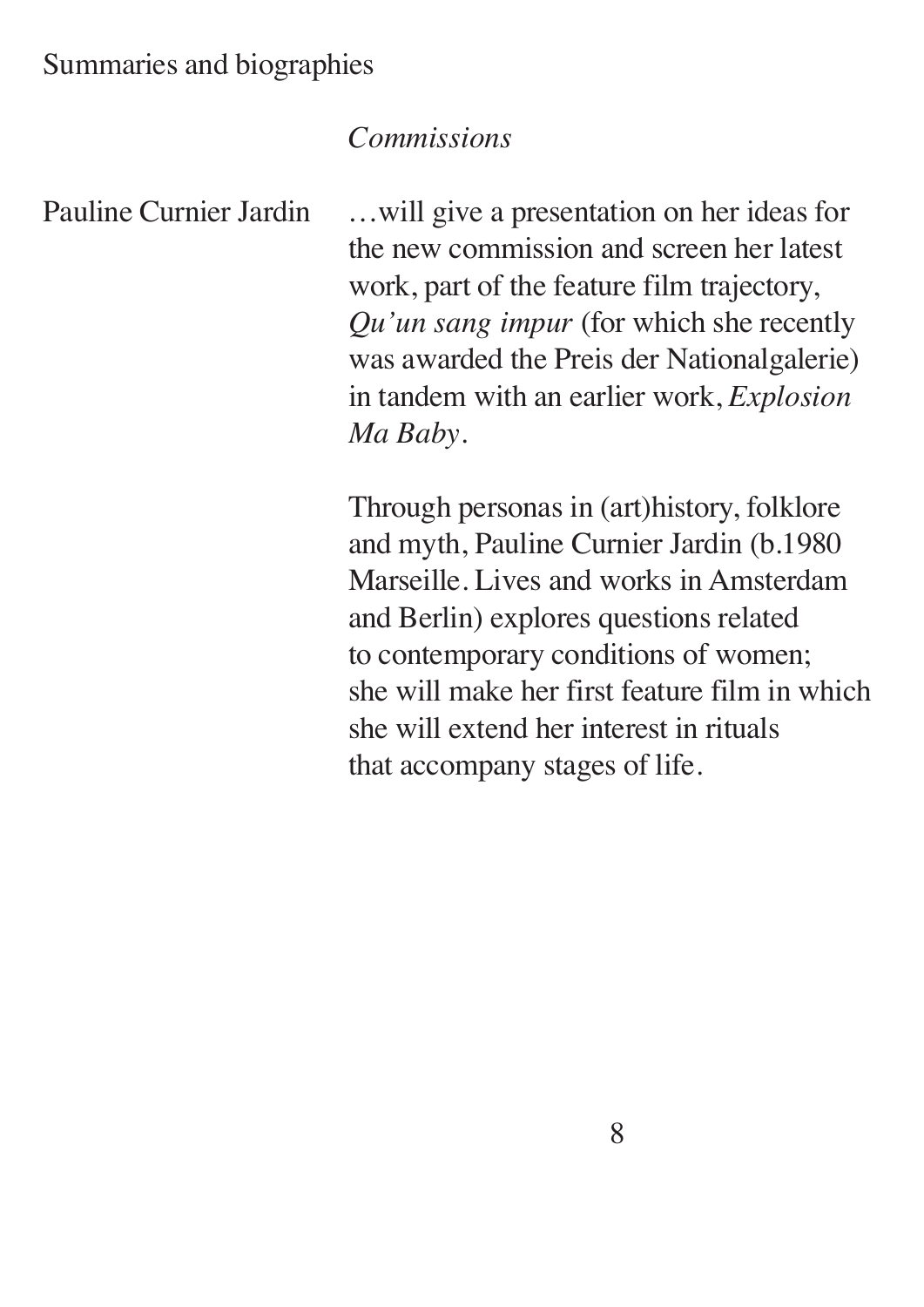|--|

…will present what she calls a *live*ness.

Meditative, durational, theatrical, and actionist modes of performance are used by MPA (b. 1980 Redding, CA. Lives and works in Joshua Tree and Los Angeles) to engage the energetic as a potential material in live work; she will create a new theatre performance in which she focuses on telepathic techniques to move matter.

Referencing and featuring the work of Carolee Schneemann, Sands Murray-Wassink will present a first public step in *Up To And Including His Limits*, comprising a double projection video, a performance and a reaching out ACCEPTANCE SURVIVALART event. Sands Murray-Wassink

> Sands Murray-Wassink (b. 1974, Topeka, Kansas USA. Lives in Amsterdam) is a painter, body artist and perfume collector indebted to various forms and permutations of intersectional feminist and queer art; he will dig through, order, and archive the full inventory of his studio as a durational performance over a period of one year.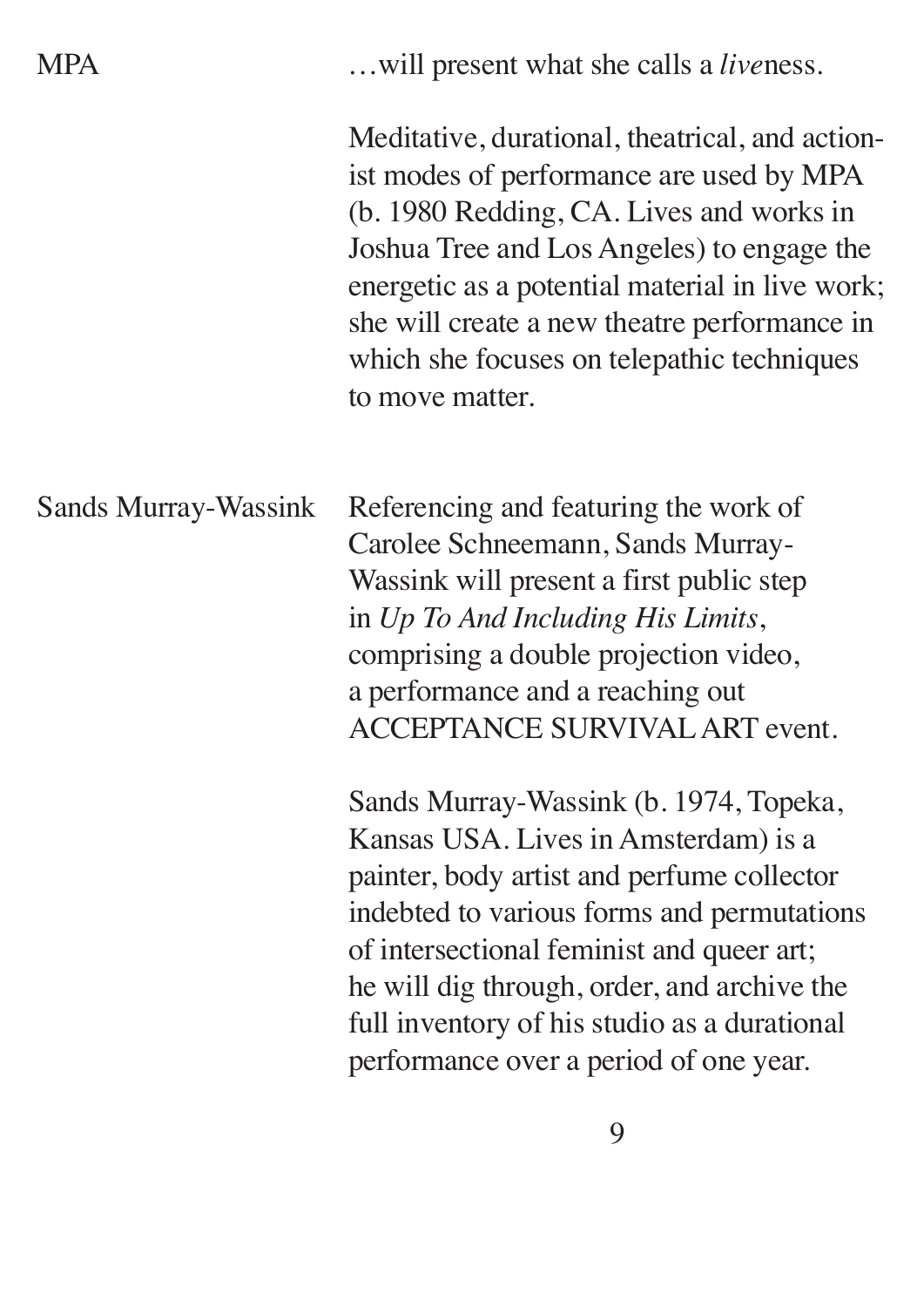#### Summaries and biographies

### *Research projects*

Derrais Carter

…will give an introduction to his research project *Black Revelry*. In this project Carter examines the 1970s painting *Sugar Shack* by Ernie Barnes as a rhizome for exploring Black intimacy. Using art history, Black popular music, and performance, the project pursues a Black written and performative mood that Aliyyah Abdur-Rahman calls the "black ecstatic".

Derrais Carter (b. 1984, Augsburg DE. Lives and works in Tucson, AZ) is an interdisciplinary scholar and artist. He is currently assistant professor at the department of Gender & Women's Studies at the University of Arizona and teaches courses on Black Critical Theory, Black Popular Music, and Black Queer Studies.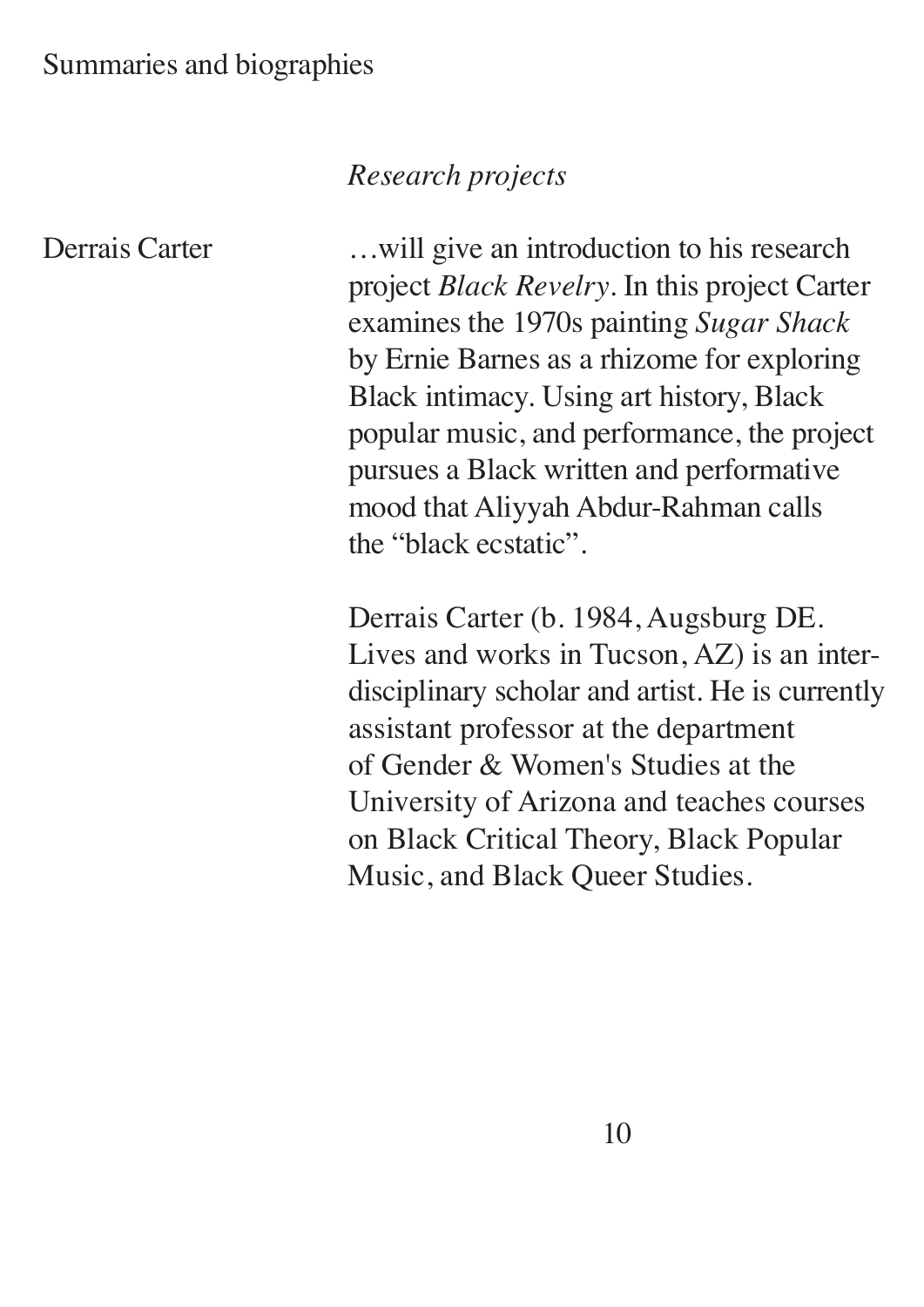#### Sara Giannini

…will give an introduction to her research project *Maquillage as Meditation. Disidentity, ecstasy and the feminine in Carmelo Bene's performance philosophy*. With this research Sara looks into the complex ways in which the actor, author, director, and public persona Carmelo Bene (1937–2002) rethought the stage beyond the fictional realm as a philosophical space.

Sara Giannini (b. Civitanova Marche, IT. Lives and works in Amsterdam) is a curator, writer and educator (Dutch Art Institute/ Das Theatre) with a background in theatre studies and semiotics. In her practice Sara is interested in how performativity can unsettle categorisations and unleash tangential bodies of knowledge. Since her fellowship at CCS Bard (2018/19), she has been researching ecstasy, embodied language and tactics of dis-identifications.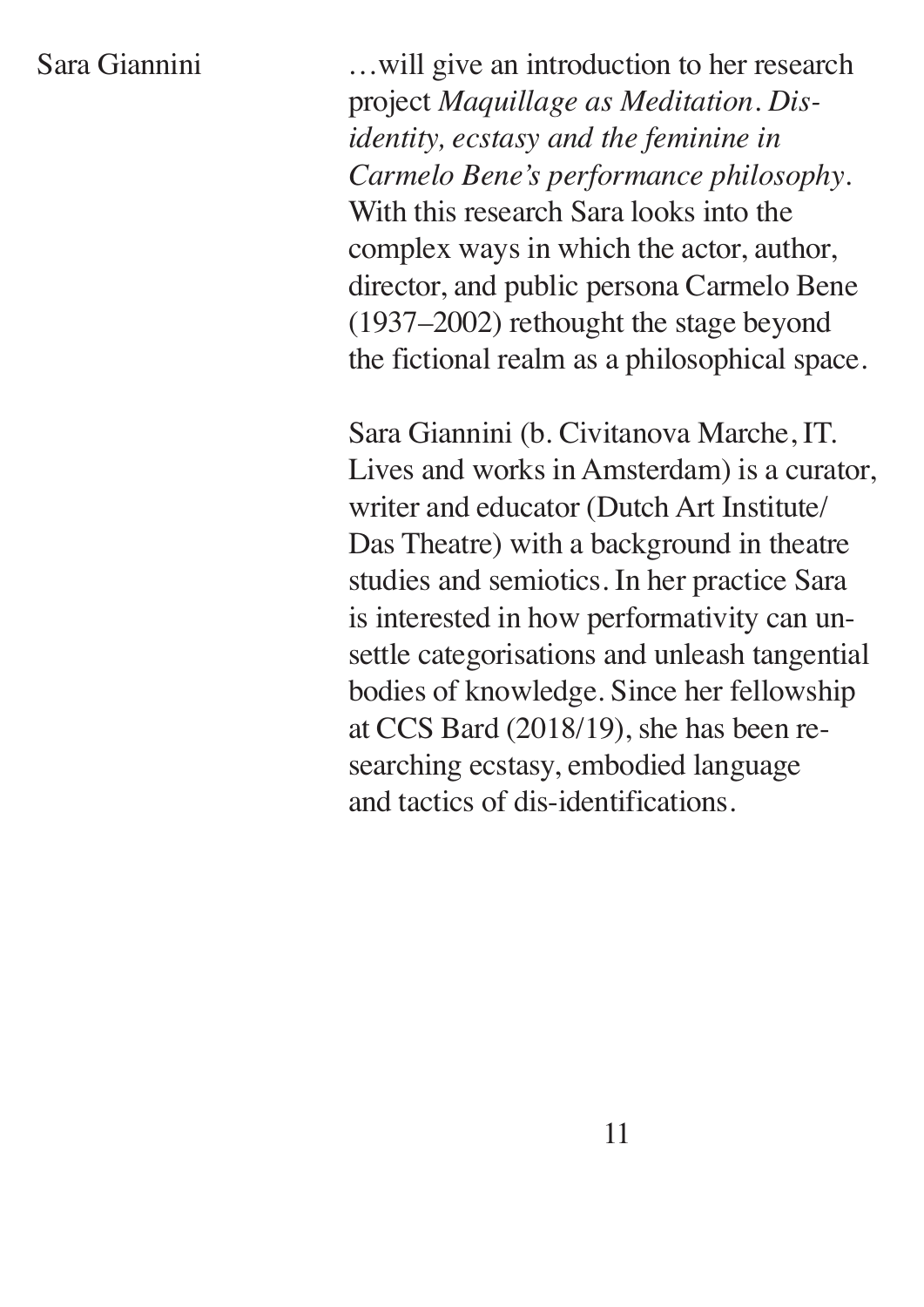#### Summaries and biographies

Lisa Robertson

…will speak about her research project *wide rime* in which she looks at the innovation and cultural movements of rhyme and voice in medieval troubadour poetry of the 11th and 12th Centuries in the Languedoc region.

Poet, essayist, and novelist Lisa Robertson (b. 1961, Toronto. Lives and works in Nalliers, Nouvelle Aquitaine, France) began publishing in the early 90s in Vancouver. Her work in poetry considers the political energies and pressures that shape language as an aesthetic object and a record of historical desire. Her new work follows from earlier studies of gendered identity in Epic form, (*Debbie: An Epic*, 1997) and constructions of nature in Pastoral poetry (*The Weather*, 2001).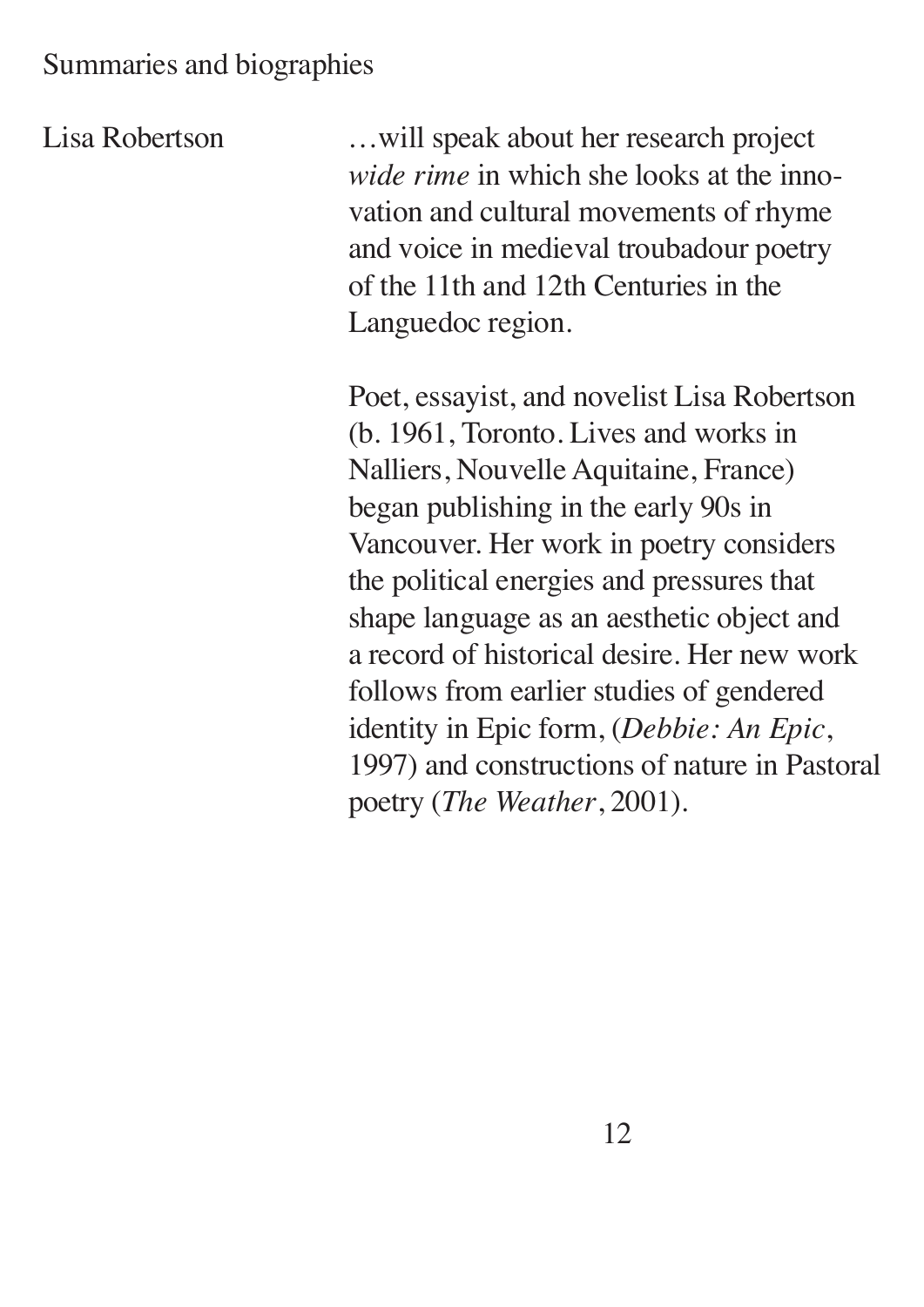#### *Field of Inquiry*

*The current programme's field of inquiry is* Ritual and Display*: a meeting place for all practitioners involved in the programme, as well as our audiences. With fellow Giulia Damiani we question how ritualistic practices and modes of display contribute to discussions on performance and performativity, while resisting traditional forms of visual consumption.*

…will introduce her work on the feminist group *Le Nemesiache* and their extensive performance activity in Naples. She will screen the film *The Sibyls* (1977) which engages with rituals and natural phenomena, and elaborate on the entanglements of ritual with landscape, magic, fabulation and practices of evocation and invocation. Giulia Damiani

> Giulia Damiani (b. 1989 Cesena, IT. Lives and works in London and Amsterdam) is a writer, curator and performance collaborator. Currently she is completing a PhD in the Art department at Goldsmiths University (AHRC scholarship) and has been teaching on feminism and writing on the MA Curating at Goldsmiths.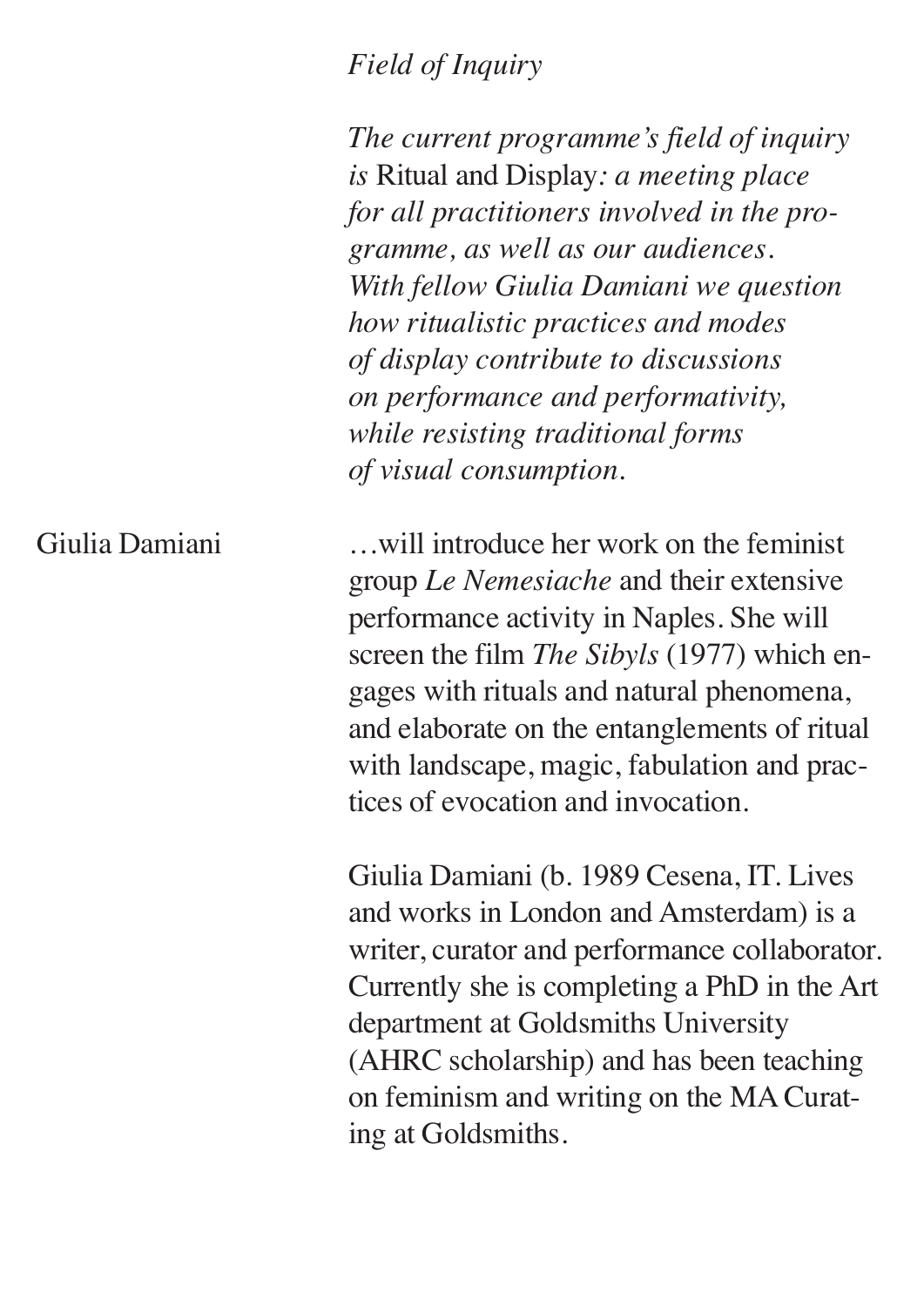#### Teams

*If I Can't Dance team*

*General and Artistic director* Frederique Bergholtz

*Archive and Research* Anik Fournier

*Financial Advisor* Hans Schamlé

*Technique* Marcel van den Berg

*Design* Will Holder

*Copy editor* Janine Armin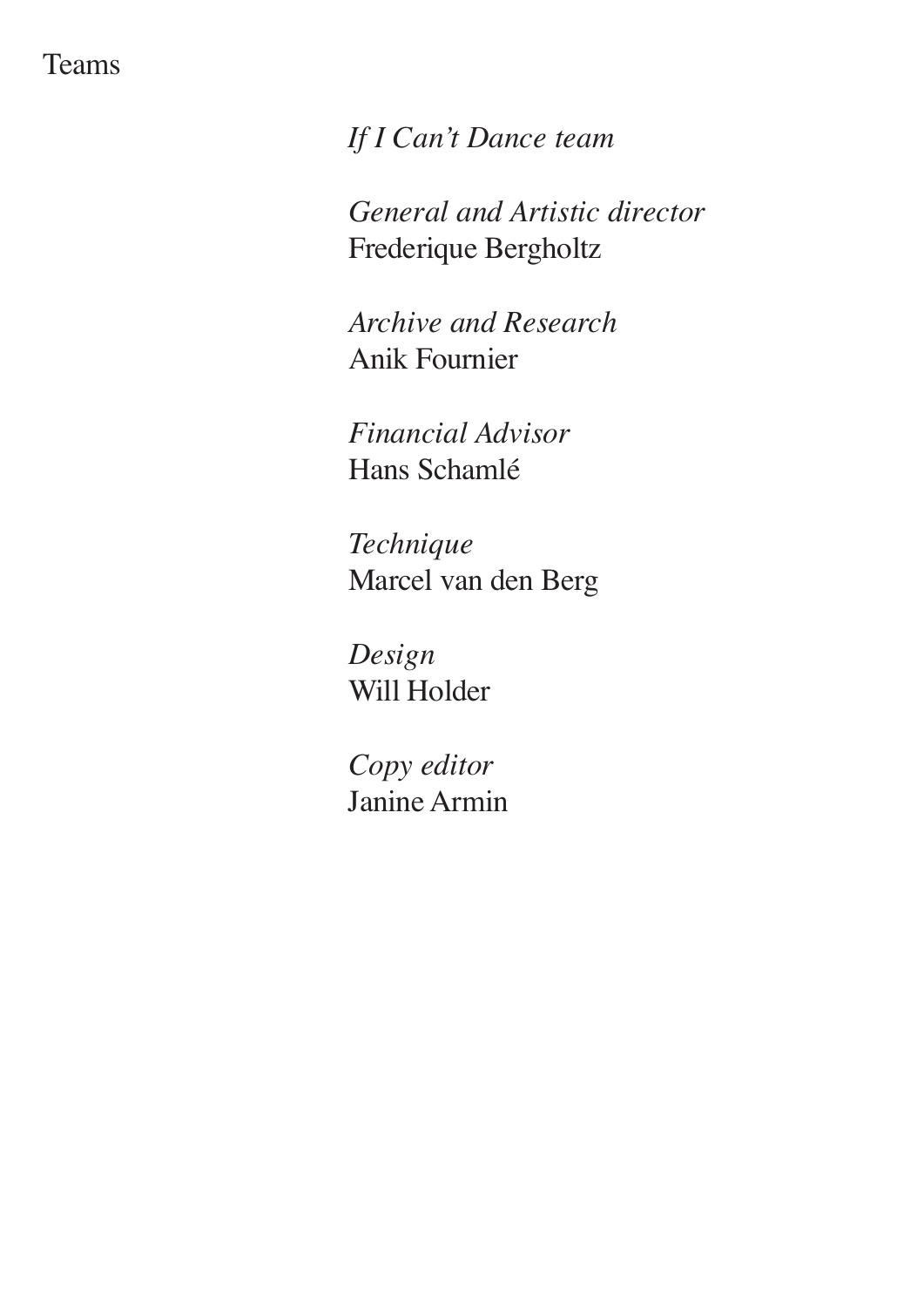*Introduction team*

*Production* Annick Kleizen

*Technique* Lot Meijers

*AV* Leroy Chaar

*Photography* Marcel de Buck

*Intern* Melanie Maria Bos